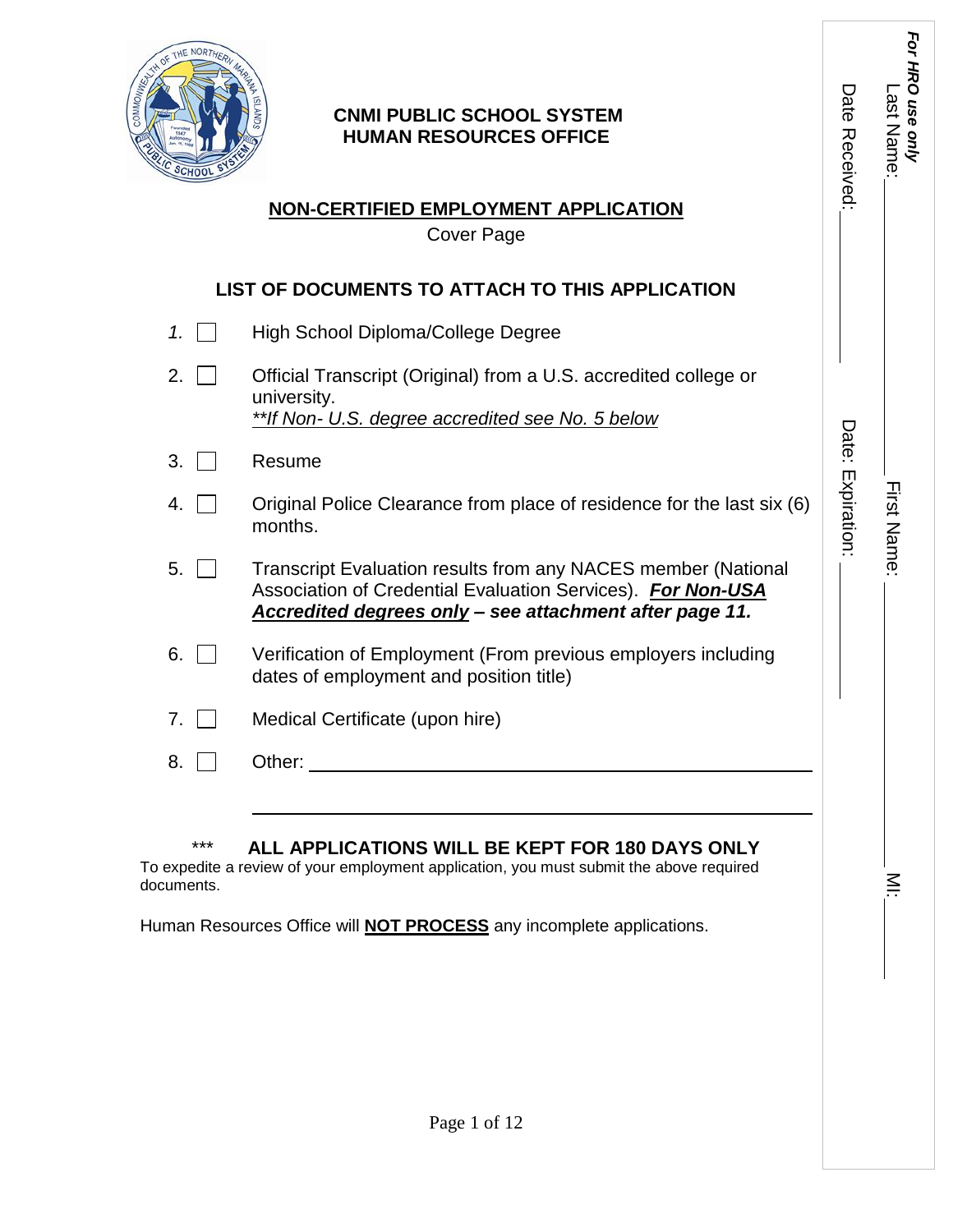

## **POLICY OF NONDISCRIMINATION**

Public School System ("PSS") is an equal opportunity employer dedicated to a policy of nondiscrimination in employment upon any basis, including a person's sex, sexual orientation, race, color, religion, national origin, age, disability, or retaliation for the exercise of any these rights. In reading and answering the following inquiries, please keep in mind that none of the questions are intended to imply any limitations, illegal preferences, or discrimination based upon any information that is not job-related.

This application will be given complete consideration, but its receipt does not imply that you will be employed. Please fill it out completely and do not alter it. You must also submit a resume with this application.

# *APPLICATION FOR NON-CERTIFIED EMPLOYMENT*

| Name                                                                 | Social Security No.                                      |  |  |
|----------------------------------------------------------------------|----------------------------------------------------------|--|--|
| Current Address:                                                     | Street Address/Box Number City State<br>$\overline{Zip}$ |  |  |
| Permanent Address: (Leave blank if the same as your current address) |                                                          |  |  |
|                                                                      |                                                          |  |  |
| Daytime Phone at Which You Can Be Reached: (Sample 2014)             |                                                          |  |  |
| Evening Phone at Which You Can Be Reached: (Sample 1997)             |                                                          |  |  |
| Are you a CNMI Government retiree? Yes No No                         |                                                          |  |  |
|                                                                      |                                                          |  |  |
| Type of Work Desired: Full Time Part Time Temporary (check one)      |                                                          |  |  |
|                                                                      |                                                          |  |  |

# **PERSONAL DATA**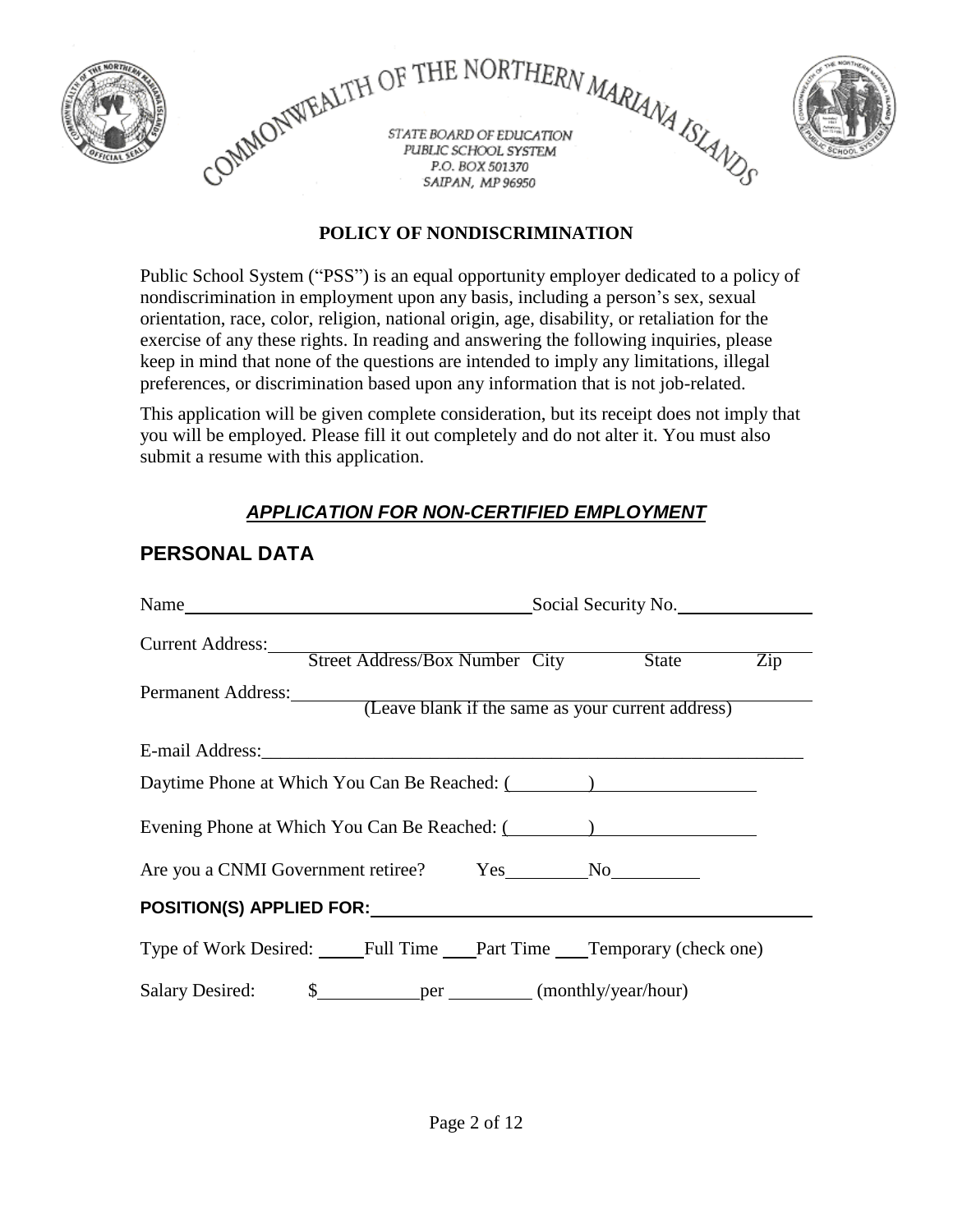## **GENERAL INFORMATION**

| 1. Have you ever applied for a job with PSS in the past?<br>If yes, please give the date of application and the position<br>for which you applied. Please include any name changes, if<br>applicable.                                                                                                                                                                                     | Yes              | No                     |
|-------------------------------------------------------------------------------------------------------------------------------------------------------------------------------------------------------------------------------------------------------------------------------------------------------------------------------------------------------------------------------------------|------------------|------------------------|
| 2. Have you ever been employed by PSS in the past?<br>If yes, please give dates of employment, and position(s) held.<br>Please include any name changes, if applicable.                                                                                                                                                                                                                   | $Yes$            | No                     |
| 3. If hired, will you able to work during the usual hours<br>and days required for the position(s) for which you are applying?<br>If no, explain on a separate sheet of paper and attach.                                                                                                                                                                                                 | Yes <sup>1</sup> | No                     |
| 4. Do you have any commitments to another employer that<br>might affect your employment with PSS? If yes, explain on a<br>separate sheet of paper and attach it.                                                                                                                                                                                                                          | Yes              | No                     |
| 5. If hired, can you furnish proof that you are 18 years of age<br>or older? If no, explain on a separate sheet of paper and attach it.                                                                                                                                                                                                                                                   | Yes              | No                     |
| 6. If hired, can you furnish proof that you are eligible to work<br>in the Commonwealth of the Northern Mariana Islands as a<br>resident worker (U.S. citizen, national, spouse of a U.S. citizen<br>or national, or Compact of Free Assn. citizen)?<br>If no, please indicate your citizenship:                                                                                          | Yes              | No                     |
| 7. Do you have a teaching certificate?<br>If not, state whether you expect to be awarded one and when.                                                                                                                                                                                                                                                                                    | Yes              | $\overline{\text{No}}$ |
| 8. Have you ever had any adverse action or any disciplinary action<br>with regard to your teaching certificate or employment in any<br>teaching capacity taken or proposed against you?<br>If yes, explain on a separate sheet of paper and attach it.                                                                                                                                    | Yes              | No                     |
| 9. Do you have any language abilities (such as reading or<br>speaking a language other than English) that might help<br>you perform the job(s) for which you are applying?<br>If yes, explain on a separate sheet of paper and attach it.                                                                                                                                                 | Yes              | No                     |
| 10. Have you ever been convicted, pled guilty, or pled<br>"no contest" to any felony or misdemeanor?<br>Note: a "yes" answer does not automatically disqualify<br>you from employment since the nature of the offense, the<br>date it was committed, and the type of job for which you<br>are applying will be considered.<br>If yes, explain on a separate sheet of paper and attach it. | Yes              | $\overline{\text{No}}$ |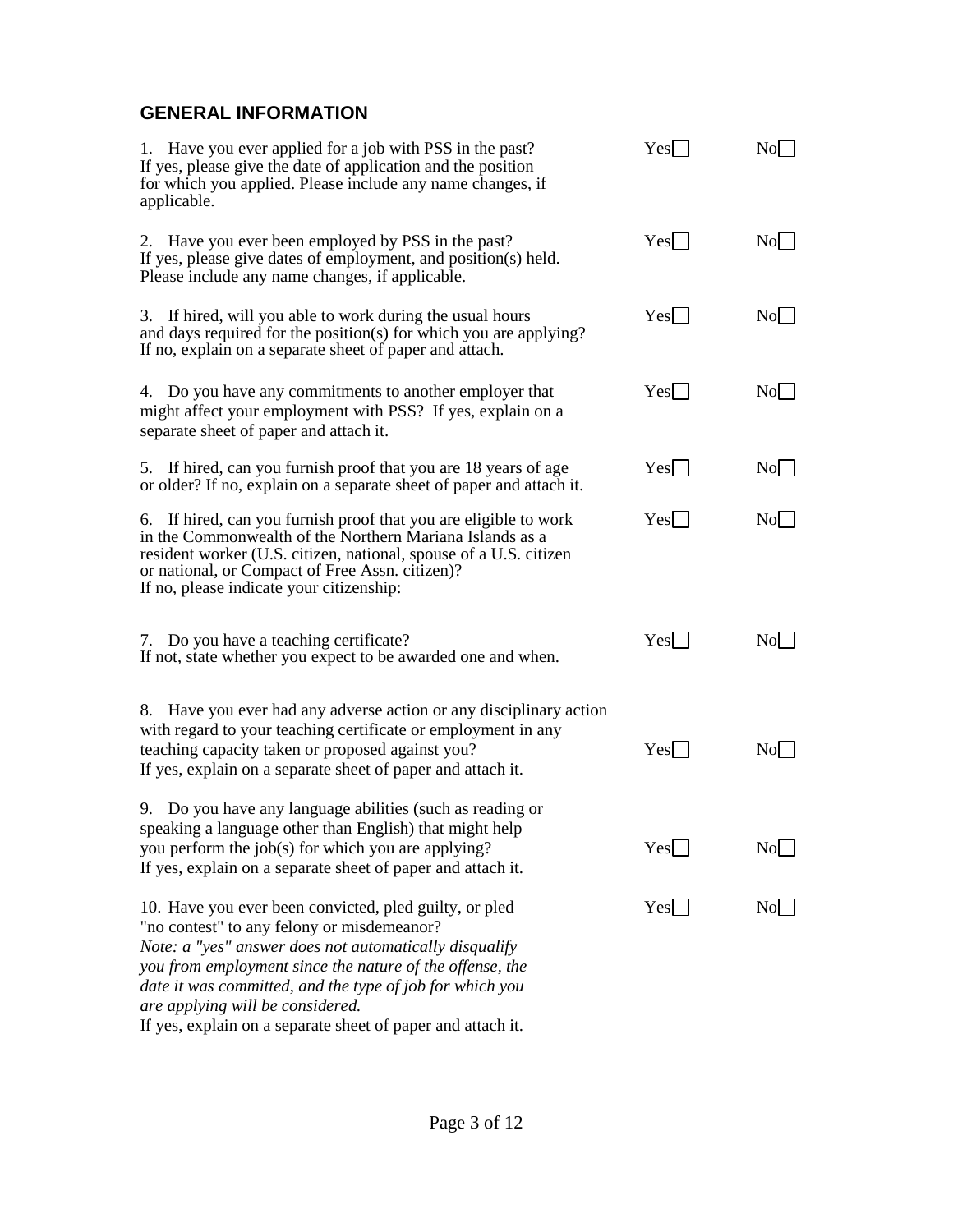11. Have you been charged with a crime that has not yet resulted in a plea of guilty or no contest by you, a trial, or a dropping of the charge. *Note: a "yes" answer will not automatically disqualify you* Yes No *from employment*. If yes, explain on a separate sheet of paper and attach it.

12. Have you received a copy of the Regulations for the Public School System Employment of Certified Personnel? Yes Yes

## 13. EMPLOYMENT HISTORY

| PRESENT & FORMER EMPLOYERS              |                                                         |
|-----------------------------------------|---------------------------------------------------------|
| (List Most Recent First)                | MAY CONTACT YOUR PRESENT EMPLOYER. _____Yes _____NO     |
| 1. Company Name                         | Job Title & Duties                                      |
| Address                                 | Dates of Employment<br>From<br>To                       |
| City, State, Zip                        | Reason for Leaving                                      |
| Supervisor (and phone number, if known) | Your Name When Employed, If Different From Present Name |
| 2. Company Name                         | Job Title & Duties                                      |
| <b>Address</b>                          | Dates of Employment<br>From<br>To                       |
| City, State, Zip                        | Reason for Leaving                                      |
| Supervisor (and phone number, if known) | Your Name When Employed. If Different From Present Name |
| 3. Company Name                         | Job Title & Duties                                      |
| <b>Address</b>                          | Dates of Employment<br>From<br>To                       |
| City, State, Zip                        | Reason for Leaving                                      |
| Supervisor (and phone number, if known) | Your Name When Employed, If Different From Present Name |
| 4. Company Name                         | Job Title & Duties                                      |
| <b>Address</b>                          | Dates of Employment<br>From<br>To                       |
| City. State, Zip                        | Reason for Leaving                                      |
| Supervisor (and phone number, if known) | Your Name When Employed, If Different From Present Name |
| 5. Company Name                         | Job Title & Duties                                      |
| <b>Address</b>                          | From<br>Dates of Employment<br>To                       |
| City, State, Zip                        | Reason for Leaving                                      |
| Supervisor (and phone number, if known) | Your Name When Employed, If Different From Present Name |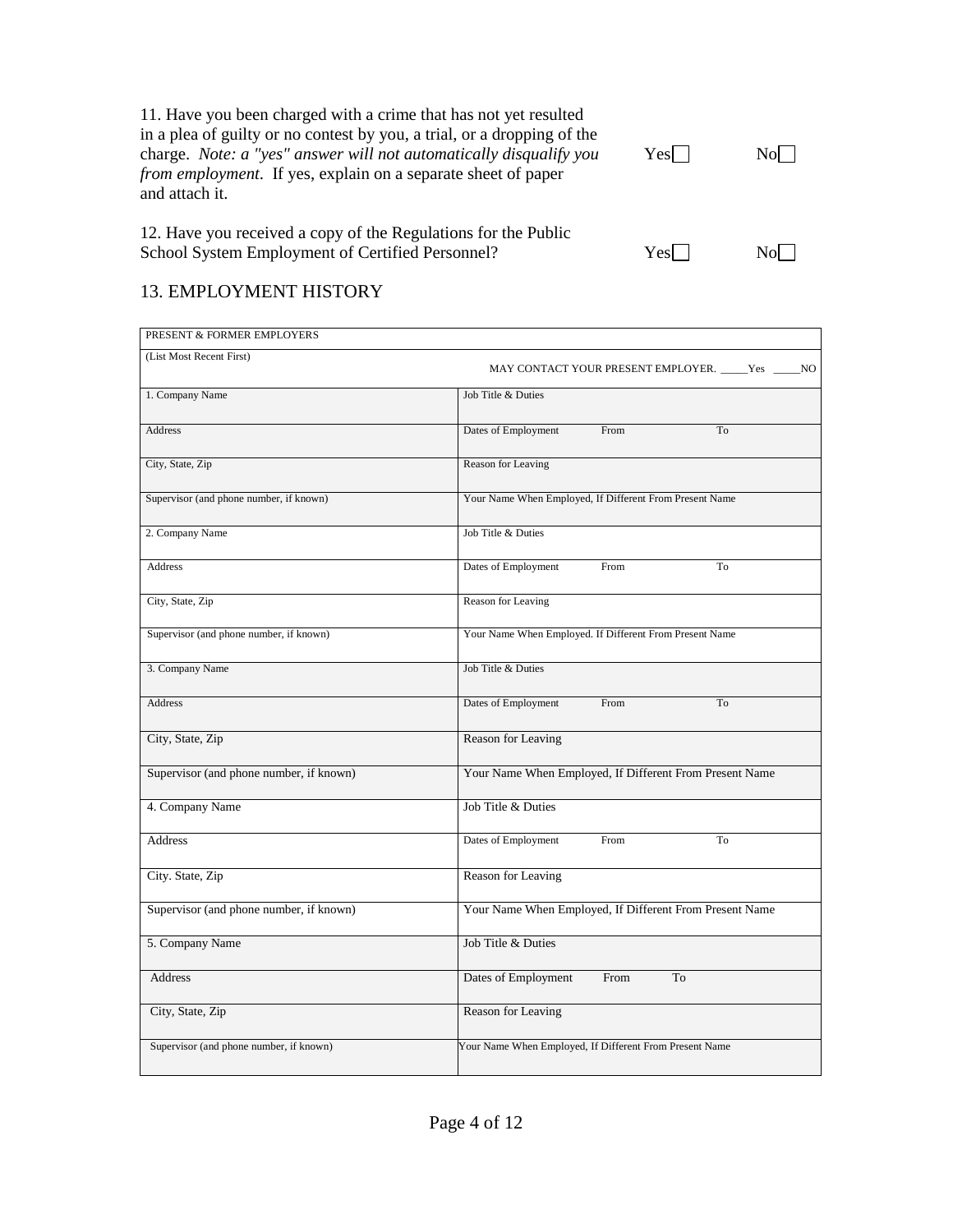Please Account for Any Time You Were Not Employed After Leaving School in the Past Ten Years.

(You need not list any unemployment periods of one month or less.)

Time Period(s) Reason(s) for Unemployment

IF YOU WERE UNABLE TO LIST ALL PAST JOBS OR PERIODS OF UNEMPLOYMENT ON THIS FORM, PLEASE ATTACH ADDITIONAL INFORMATION ON A BLAJ\'K SHEET OF PAPER.

## 14. EDUCATIONAL DATA

| <b>SCHOOLS</b>      | NAME OF SCHOOL and                                                              | <b>DID YOU</b>   |     | DEGREE/            | <b>GRADE</b>   | <b>MAJOR</b>    |
|---------------------|---------------------------------------------------------------------------------|------------------|-----|--------------------|----------------|-----------------|
|                     |                                                                                 |                  |     |                    |                |                 |
| <b>ATTENDED</b>     | <b>LOCATION</b>                                                                 | <b>GRADUATE?</b> |     | <b>DIPLOMA</b>     | <b>POINT</b>   | <b>COURSES</b>  |
|                     | (HIGHEST GRADE                                                                  | YES.             | NO. | <b>CERTIFICATE</b> | <b>AVERAGE</b> | <b>OF STUDY</b> |
|                     | <b>COMPLETED</b> )                                                              |                  |     |                    |                |                 |
| HIGH SCHOOL(S)      |                                                                                 |                  |     | DO NOT             |                | DO NOT          |
|                     |                                                                                 |                  |     | <b>ANSWER</b>      |                | <b>ANSWER</b>   |
| <b>TECHNICAL,</b>   |                                                                                 |                  |     |                    |                |                 |
| <b>BUSINESS</b>     |                                                                                 |                  |     |                    |                |                 |
| OR MILITARY         |                                                                                 |                  |     |                    |                |                 |
| <b>TRAINING</b>     |                                                                                 |                  |     |                    |                |                 |
| COLLEGE OR          |                                                                                 |                  |     |                    |                |                 |
| <b>UNIVERSITY</b>   |                                                                                 |                  |     |                    |                |                 |
| <b>GRADUATE</b>     |                                                                                 |                  |     |                    |                |                 |
| <b>SCHOOL</b>       |                                                                                 |                  |     |                    |                |                 |
|                     | ADDITIONAL JOB-RELATED SEMINARS, SHORT COURSES, WORKSHOPS, OR OTHER EDUCATIONAL |                  |     |                    |                |                 |
| <b>EXPERIENCES:</b> |                                                                                 |                  |     |                    |                |                 |

## 15. MILITARY EXPERIENCE

A. Have you served in the U.S. military?  $Yes$   $\Box$  No

B. If so, list the branch and highest rank obtained:

 $C.$  Dates: From  $\qquad \qquad$  to  $\qquad \qquad$ 

D. Discharge: Honorable other (explain)

## 16. REFERENCES: LIST THREE INDIVIDUALS WHO ARE NOT FORMER EMPLOYEES OR RELATIVES

| <b>NAME</b> | <b>ADDRESS</b> | PHONE NUMBER | OCCUPATION |
|-------------|----------------|--------------|------------|
|             |                |              |            |
|             |                |              |            |
|             |                |              |            |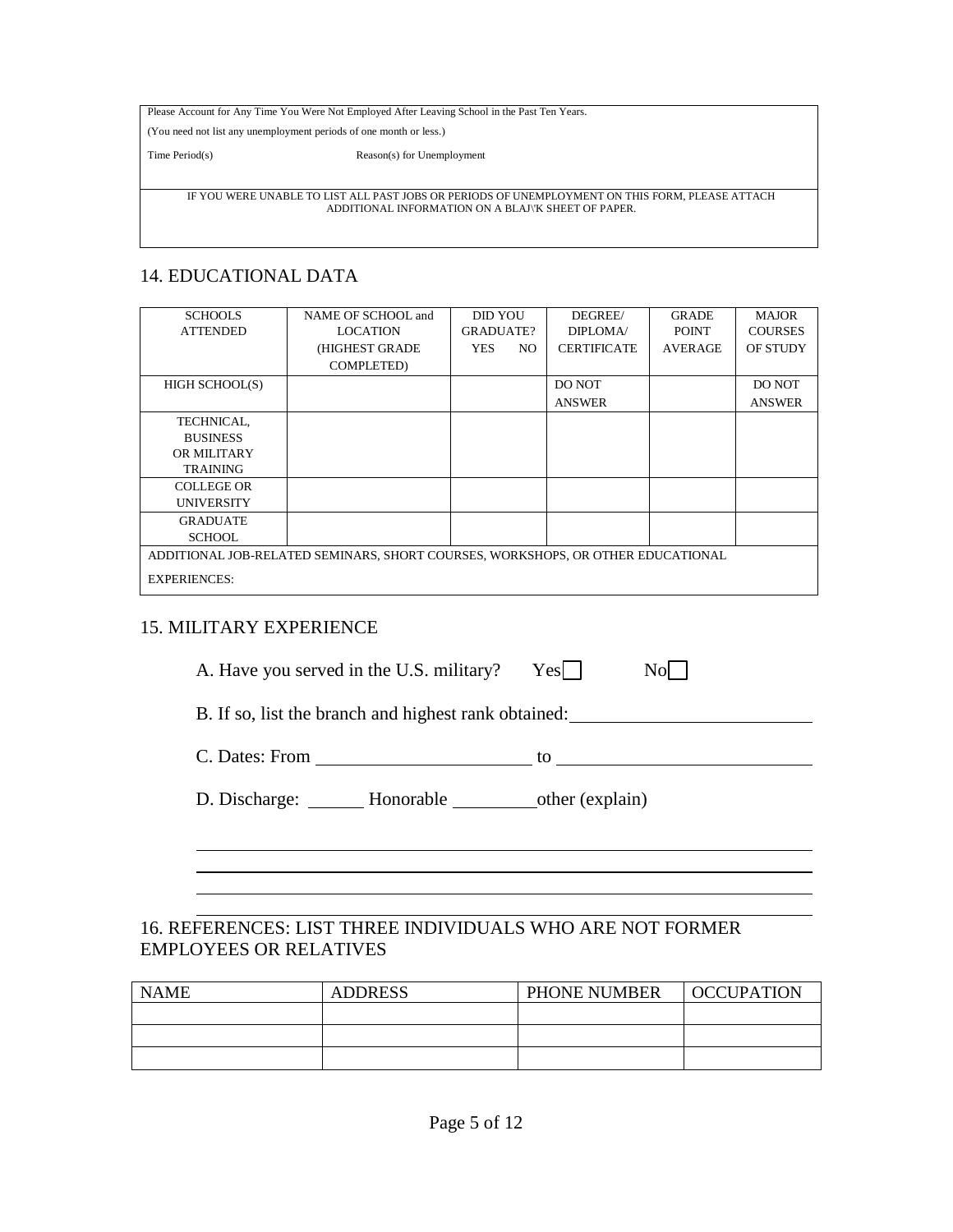17. Please add any additional information (except that which identifies your race, sex, age, religion, national origin, disability or other non-related personal information) that you think may be relevant to a decision to hire you.

## **IMPORTANT**

#### *Representation That Application Is Filled Out Truthfully:*

By my signature placed below, I confirm that the information provided in this employment application and accompanying resume is true and complete, and I understand that any false information or significant omissions may disqualify me from further consideration for employment, and may be justification for my dismissal from employment if discovered at a later date.

Date: \_\_\_\_\_\_\_\_\_\_\_\_\_\_\_\_\_\_\_\_\_\_\_\_\_\_\_\_\_\_\_\_Signature:

#### *Consent to Investigate Criminal Records – Agreement to Notify PSS of Crime:*

I authorize the CNMI Public School System's investigation of all statements contained in this application and accompanying resume. I understand that this investigation will include obtaining a police clearance from the CNMI Department of Public Safety, if applicable, and a record of arrests and dispositions from the Federal Bureau of Investigation. I also agree to notify the PSS within fifteen days if I should be charged or convicted of any crime, while my job application is pending or, if hired, during my period of employment.

| $\sim$<br>Date: | ⊰ignature:<br>.00000 |  |
|-----------------|----------------------|--|
|                 |                      |  |

#### *Consent to Review License/Credential Records & NASDTEC Records:*

I authorize the CNMI Public School System's investigation of all statements contained in this application and accompanying resume by reviewing the records of any state licensing authority under which I currently am, or formerly was, licensed and any record of employment history available from the National Association of State Directors of Teacher Education and Certification Clearing House.

| Date: | Signature: |
|-------|------------|
|       |            |

#### *Consent to Review Employment Records:*

I authorize the CNMI Public School System (PSS) to contact my present employer (unless otherwise noted in this application form), past employers, past and present co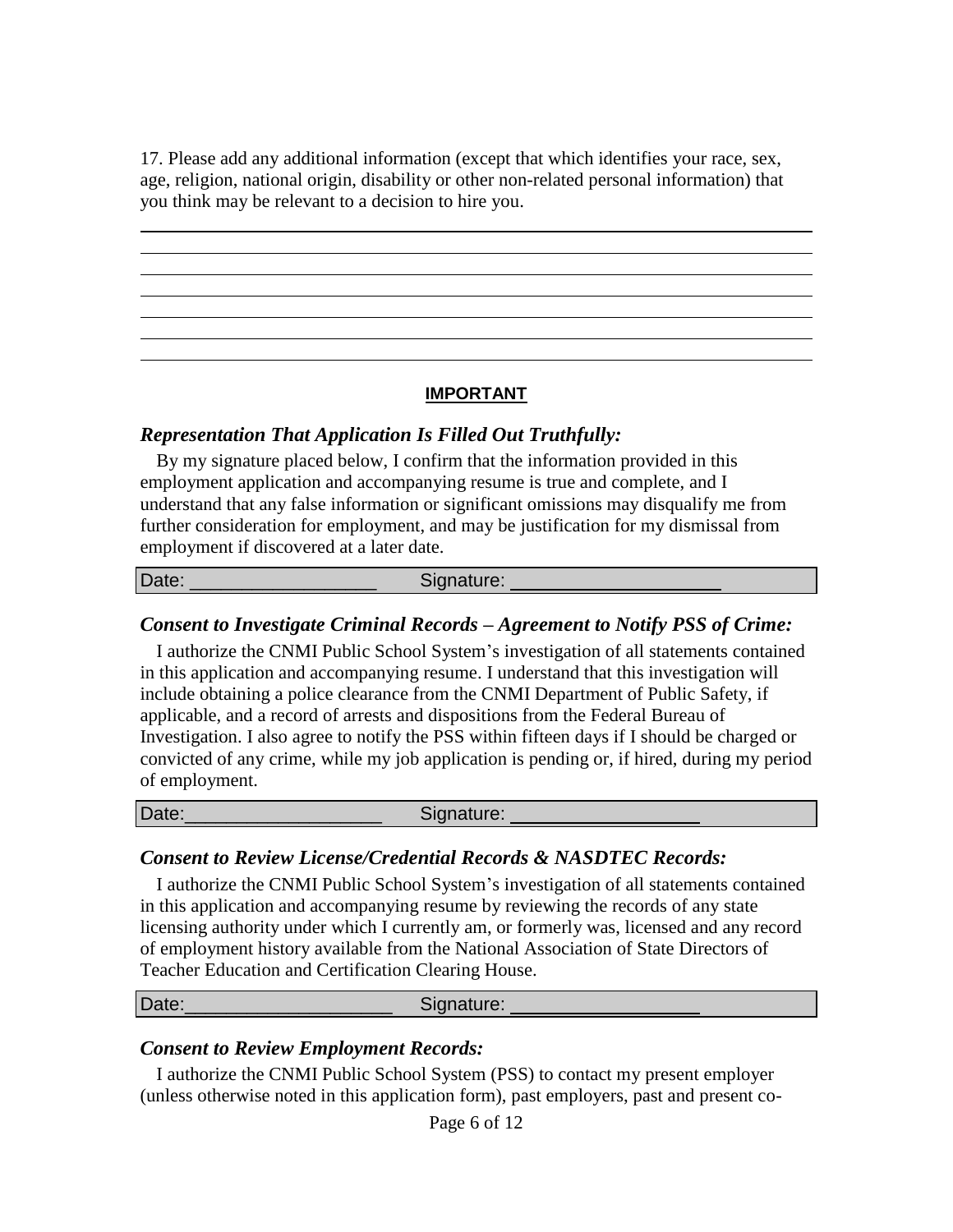workers, listed references and review any records of my past or present employment (unless this form indicates that the present employer is not to be contacted) that PSS finds relevant in determining my suitability for the employment position applied for.

I also authorize any person, school, current employer (except as previously noted), past employers, and organizations named in this application form and accompanying resume to provide PSS with relevant information and opinions that may be useful to PSS in making a hiring decision, and I release such persons and organizations from any legal liability in making such statements.

| Date: | Signature: |
|-------|------------|
|       |            |

## *Consent to Physical Examination and Review of Medical Records:*

I give permission for a complete physical examination by the CNMI Public School System (PSS), including a drug screening exam and x-rays, and I consent to the release to PSS of any and all medical information, as may be deemed necessary by PSS in judging my capability to do the work for which I am applying.

Date:\_\_\_\_\_\_\_\_\_\_\_\_\_\_\_\_\_\_ Signature:

## *Consent to Drug Testing:*

I give permission for the CNMI Public School System (PSS) and its authorized representatives to collect blood, urine, saliva, or hair samples from me and to conduct any necessary tests to determine the presence or use of drugs or controlled substances. Furthermore, I give my consent for the release of the results of such test and related medical opinion to PSS or its authorized representatives. I understand that if I refuse to consent, I may be refused employment, or if already employed, subject to disciplinary action, including discharge from employment.

Date: \_\_\_\_\_\_\_\_\_\_\_\_\_\_\_\_\_\_\_\_\_\_\_\_\_\_\_\_\_Signature:

**THIS IS AN APPLICATION—NOT A CONTRACT. I UNDERSTAND THAT THIS APPLICATION DOES NOT, BY ITSELF, CREATE A CONTRACT OF EMPLOYMENT. I UNDERSTAND AND AGREE THAT, IF HIRED, MY EMPLOYMENT IS SUBJECT TO THE TERMS AND CONDITIONS OF THE EMPLOYMENT CONTRACT FOR CERTIFIED PERSONNEL AND THE RULES AND REGULATIONS OF THE PUBLIC SCHOOL SYSTEM.**

Date: Signature:

# *Agreement that C.N.M.I. Law and Courts Govern the Application Process:*

I agree that the laws of the Commonwealth of the Northern Mariana Islands shall govern all aspects of my applying for a job with the PSS and that any legal or equitable action I may bring regarding my applying for a job and/or any matters related to this process shall be brought in the Commonwealth of the Northern Mariana Islands Courts of Law only.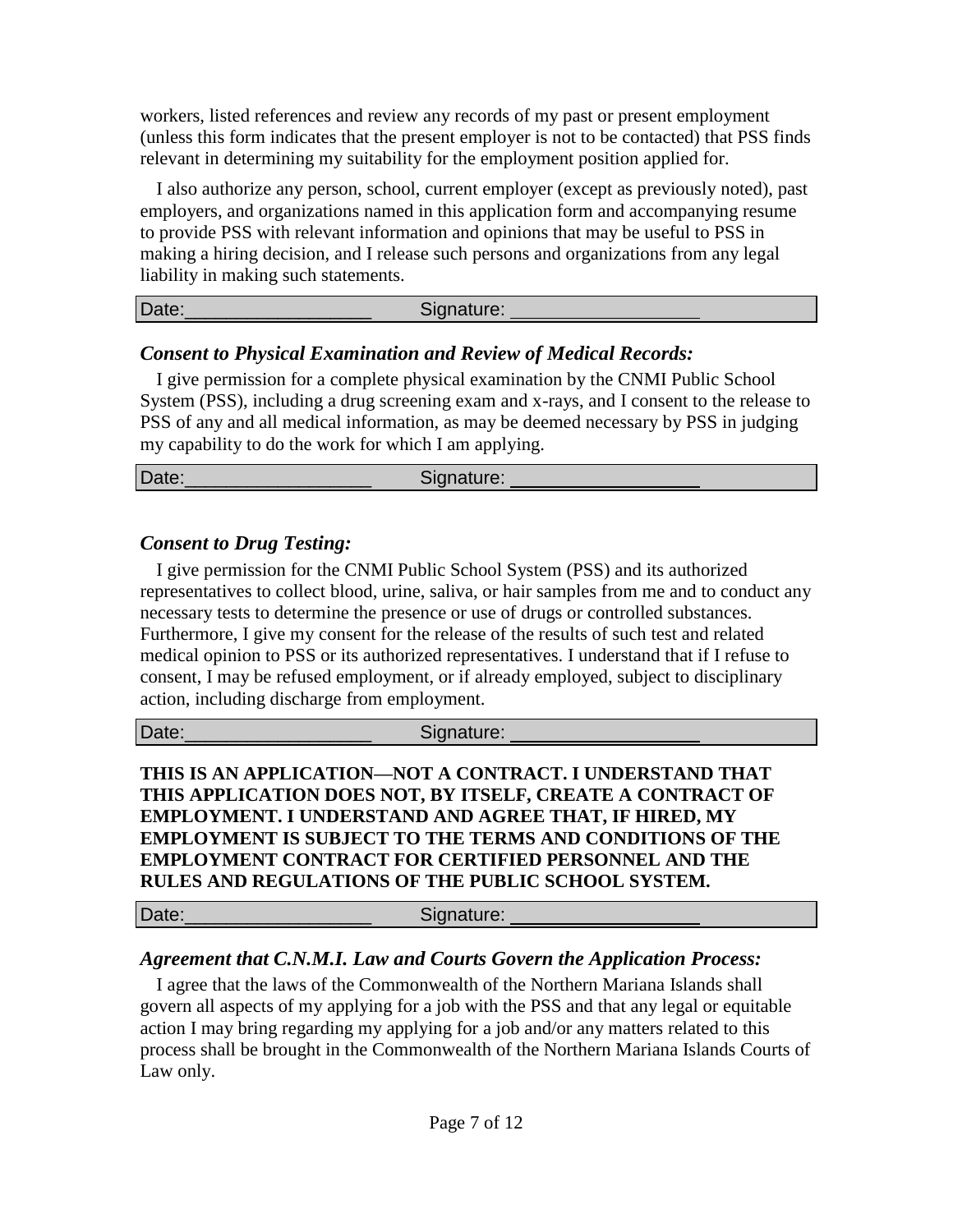# **A MEDICAL EXAMINATION IS REQUIRED FOR THIS JOB.**

**IF YOU ARE HIRED, A MEDICAL EXAMINATION WILL BE REQUIRED BEFORE YOU START WORK. IF THE EXAMINATION DISCLOSES MEDICAL CONDITIONS THAT PREVENT YOU FROM SUCCESSFULLY PERFORMING THE ESSENTIAL FUNCTIONS OF THE JOB, PSS WILL ATTEMPT TO MAKE ACCOMMODATIONS TO ALLOW YOU TO WORK. IF NO REASONABLE ACCOMMODATIONS CAN BE FOUND, OR THEY CAUSE AN UNDUE HARDSHIP ON PSS, THE TENTATIVE OFFER OF EMPLOYMENT WILL BE WITHDRAWN.**

| Date: | Signature: |
|-------|------------|
|       |            |

#### **\*\*\*\*\*\*\*\*\*\*\*\*\*CERTIFICATION OF HUMAN RESOURCES OFFICE\*\*\*\*\*\*\*\*\*\*\*\*\*\*\***

Human Resources Office hereby confirms that this application has the required applicant signatures affixed for:

Representation That Application Is Filled Out Truthfully. Consent to Investigate Criminal Records/Agreement to Notify PSS of Crime Info. Consent to Review License/Credential Records & NASDTEC Records. Consent to Review Employment Records. Consent to Physical Examination and Review of Medical Records. Consent to Drug Testing. This Is An Application—Not A Contract. Agreement that C.N.M.I. Law and Courts Govern A Medical Examination Is Required For This Job. *Dated:\_\_\_\_\_\_\_\_\_\_\_\_ \_\_\_\_\_\_\_\_\_\_\_\_\_\_\_\_\_\_\_\_\_\_\_\_\_\_*

HRO Staff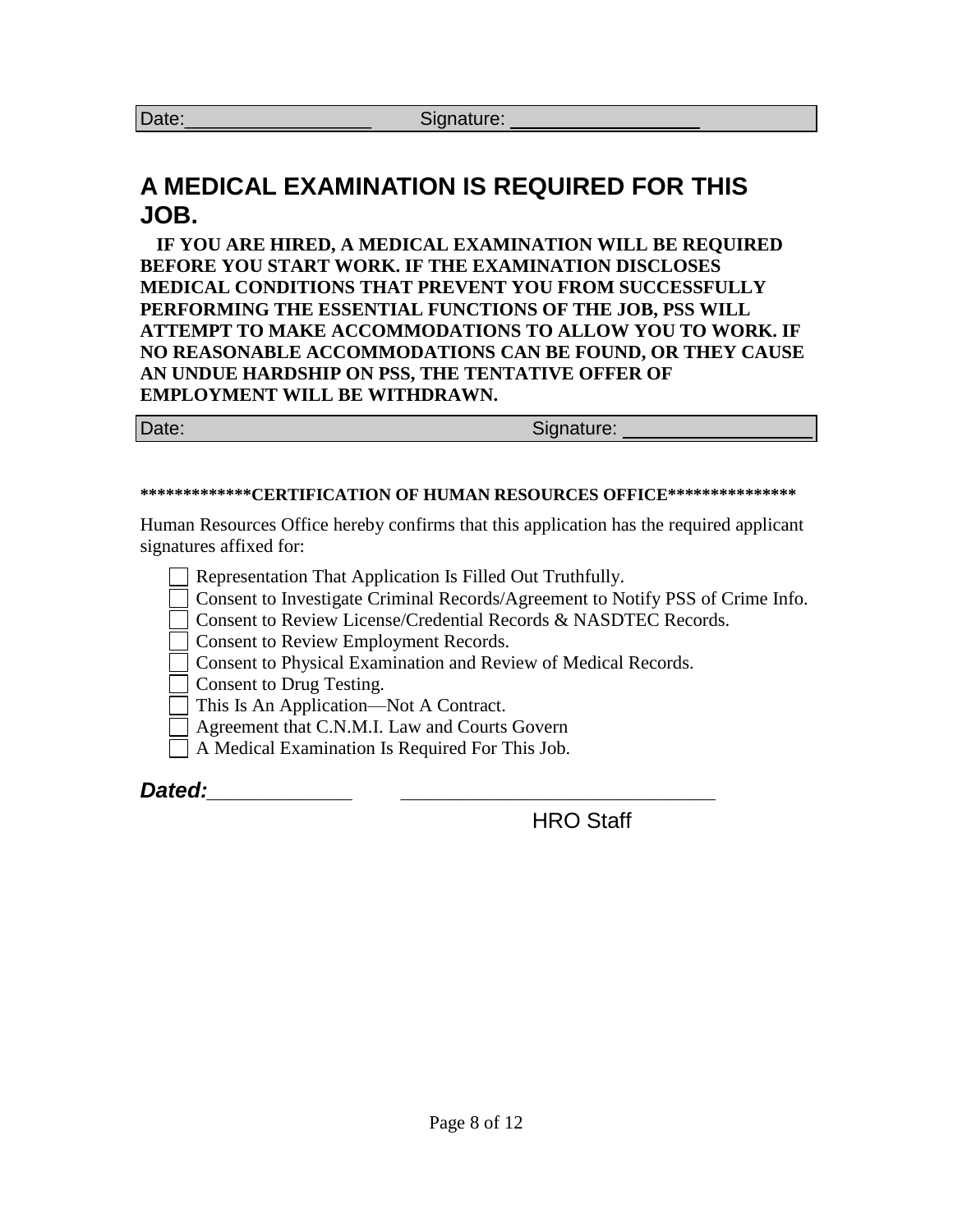## **FOR YOUR INFORMATION**

#### **FOR YOUR INFORMATION (NON-CERTIFIED)**

#### *Read the rules and regulations for employment:*

Many of the questions you may have about employment by the Public School System will be answered in its employment regulations. These regulations explain the hiring process in chronological order from recruitment and interviewing, the employment decision, the employment contract, and the contract period to renewal. The regulations also set the standards of conduct for employees, discipline of employees and employee grievances. Please take the time to read them before submitting your application. They will tell you a lot about our attitude towards the job for which you are applying. Please refer to [www.cnmilaw.org](http://www.cnmilaw.org/) for more information on the PSS regulations.

## *Will you be interviewed?*

Applicants are screened to determine whether they meet the eligibility requirements for the vacancy announced. This results in the formation of an eligibility list. Applicants are placed on the list by order of experience and education. At the minimum, the top five applicants are interviewed, but the PSS interviewer has the option of including other persons from the eligibility list. If you are selected, you will be notified of the time and place of the interview.

#### *What if you interview goes well?*

The PSS Interviewer will conduct a background investigation by contacting listed supervisors and co-workers and by contacting your local Department of Public Safety. In some cases, you may be asked to fill out two fingerprint cards so that the FBI may check to determine if you have a criminal record. You may be asked, depending on the vacancy, to arrange to have your post-secondary institution(s) send an official copy of your transcript of courses, grades, and degrees awarded to the Human Resources Officer at the CNMI Public School System, P.O. Box 1370, Saipan, MP 96950.

## *Your first notice – the Intent to Offer Employment Letter:*

If the decision is made to offer you employment, you will be notified by receiving an Intent to Offer Employment Letter. This letter is not a contract of employment or an offer of employment; it is notice that PSS intends to make you an offer of employment in the near future. This offer may not be made despite these intentions for various reasons, such as budgetary restraints.

## *Where am I employed exactly?*

If your application process continues to proceed favorably you will next receive an executed contract of employment. You are to sign it, keep a copy and return the original. At this point, you have been hired. However, the contract is conditioned upon a medical examination that discloses no conditions that will prevent you from performing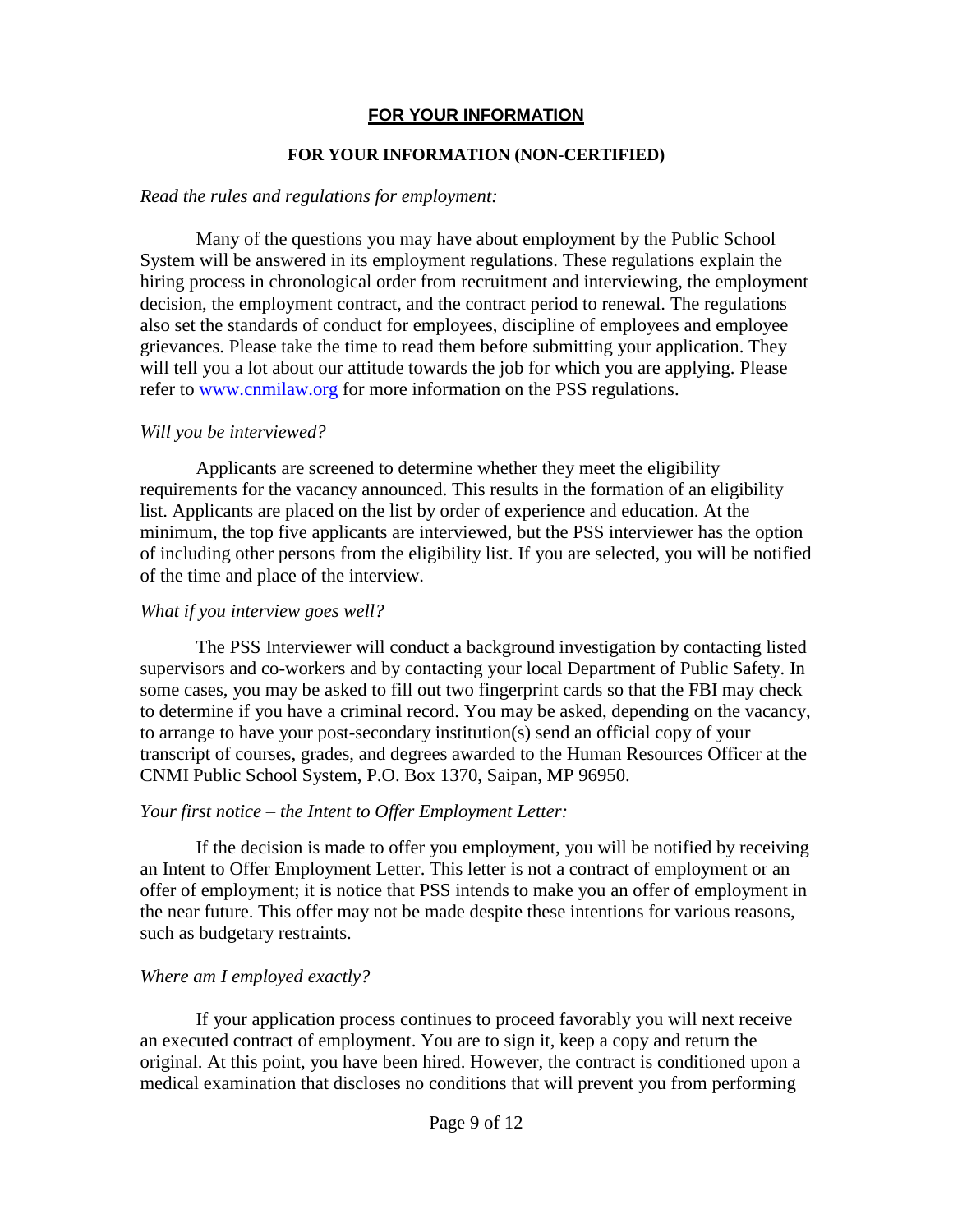the essential functions of the job or that will pose a significant risk of substantial harm to your health or safety or that of other people in the workplace that cannot be reasonably accommodated or that will cause an undue hardship on PSS. Before you commence your contract, you must undergo the physical examination at the Commonwealth Division of Public Health.

#### *What benefits are given to persons who have to move to accept employment?*

Persons with a point of hire that is different that the island assigned for work are referred to as "off-island hires." These persons will be provided a contract addendum entitled "Off-Island Hire Terms and Conditions" to execute at the same time as the contract. You may ask to see the addendum during you interview. As the benefits frequently change, the addendum in use during your interview will provide the most accurate information.

One-way transportation to the C.N.M.I is provided to off-island hires. Airfare from the point of hire to the island assigned for work and three days of hotel accommodations and meal allowances are provided for employees and up to three of their dependants who do not already have a place to stay on island. Housing allowances are no longer provided to employees. There are a number of conditions attached to these benefits which are explained in the contract addendum.

#### *How do I find out more about the CNMI Public School System?*

A commercial Internet service provider maintains a home page for the CNMI on the World Wide Web at [http://www.cnmipss.org.](http://www.cnmipss.org/) You can also write to the Human Resources Officer for the Public School System at P.O. Box 501370, Saipan, MP 96950.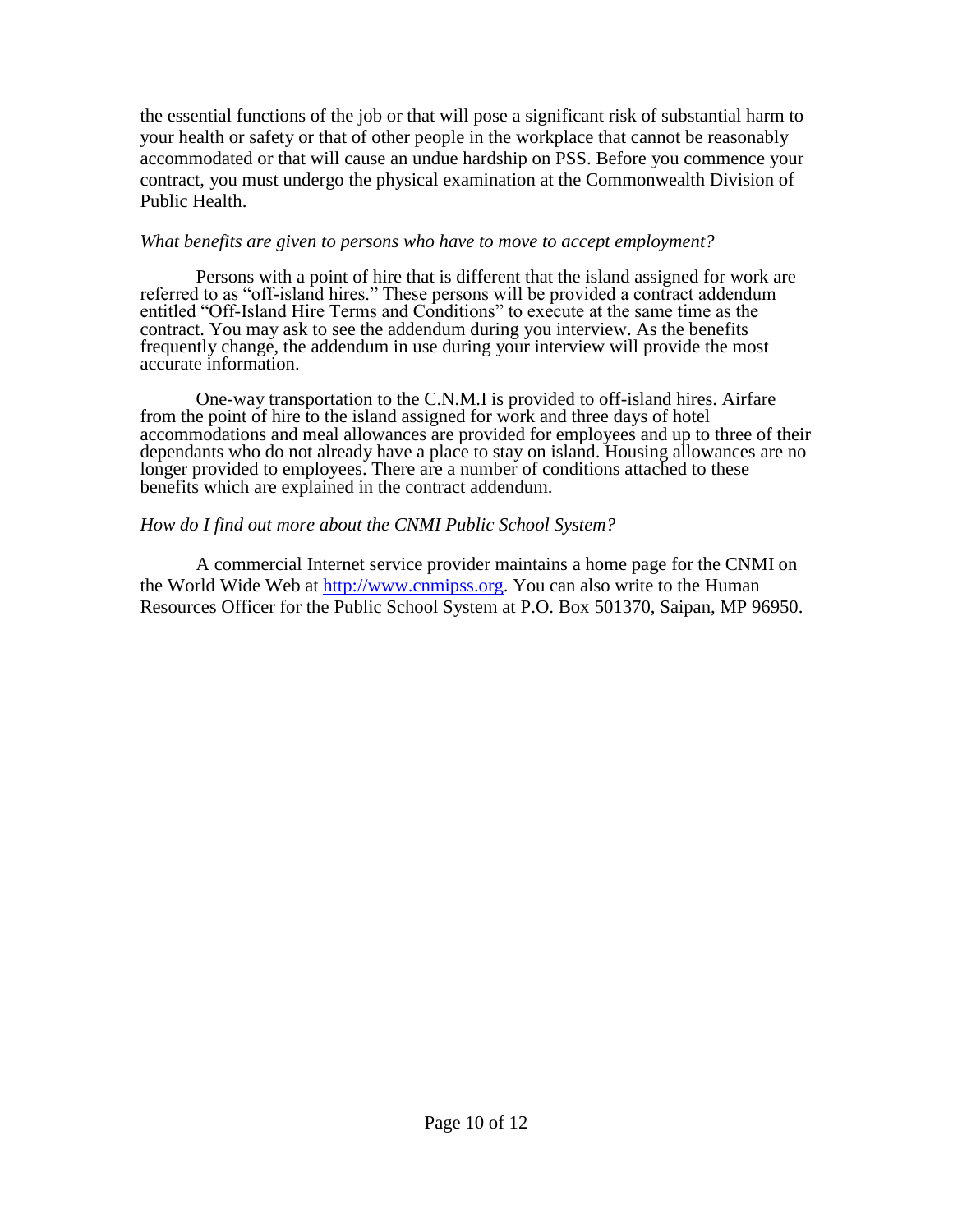The following is a list of members from NACES, the National Association of Credential Evaluation Services. Please contact them directly. Individuals who contact any of these organizations assume all responsibility for the evaluation services. NACES directory is subject to change. For more information on NACES members, please refer to their website at www.naces.org.

#### **Academic Evaluation Services, Inc.**

[11700 N 58th Street](https://maps.google.com/?q=11700+N+58th+Street&entry=gmail&source=g) G & H Tampa, FL, 33617 Phone: [\(813\) 374-2020](tel:(813)%20374-2020) Fax: [\(813\) 374-2023](tel:(813)%20374-2023) email: [info@aes](mailto:info@aes-edu.org)[edu.org](mailto:info@aes-edu.org) [http://www.aes-edu.org](http://www.aes-edu.org/)

#### **Center for Applied Research, Evaluations, & Education, Inc.**

P.O. Box 18358 Anaheim, CA 92817 Phone: [\(714\) 237-9272](tel:(714)%20237-9272) Fax: [\(714\) 237-9279](tel:(714)%20237-9279) email: [eval\\_caree@yahoo.com](mailto:eval_caree@yahoo.com) [http://www.iescaree.com](http://www.iescaree.com/)

## **Education International, Inc.**

[29 Denton Road](https://maps.google.com/?q=29+Denton+Road+Wellesley,+MA%C2%A0+02482&entry=gmail&source=g) [Wellesley, MA 02482](https://maps.google.com/?q=29+Denton+Road+Wellesley,+MA%C2%A0+02482&entry=gmail&source=g) Phone: [\(781\) 235-7425](tel:(781)%20235-7425) Fax: [\(781\) 235-6831](tel:(781)%20235-6831) email: [edint@gis.net](mailto:edint@gis.net) [http://www.educationinternational.org](http://www.educationinternational.org/)

# **Educational Credential**

**Evaluators, Inc.** P.O. Box 514070 Milwaukee, WI 53203-3470 Phone: [\(414\) 289-3400](tel:(414)%20289-3400) Fax: [\(414\) 289-3411](tel:(414)%20289-3411) email: [eval@ece.org](mailto:eval@ece.org) [http://www.ece.org](http://www.ece.org/)

# **Educational Perspectives, nfp.**

P.O. Box 618056 Chicago, IL 60661-8056 Phone: [\(312\) 421-9300](tel:(312)%20421-9300) Fax: [\(312\) 421-9353](tel:(312)%20421-9353) email: [info@edperspective.org](mailto:info@edperspective.org) [http://www.edperspective.org](http://www.edperspective.org/)

#### **Educational Records Evaluation Service, Inc.**

[601 University Avenue, Suite 127](https://maps.google.com/?q=601+University+Avenue,+Suite+127+Sacramento,+CA%C2%A0+95825&entry=gmail&source=g) [Sacramento, CA 95825](https://maps.google.com/?q=601+University+Avenue,+Suite+127+Sacramento,+CA%C2%A0+95825&entry=gmail&source=g) Phone: [\(916\) 921-0790](tel:(916)%20921-0790) Fax: [\(916\) 921-0793](tel:(916)%20921-0793) email: [edu@eres.com](mailto:edu@eres.com) [http://www.eres.com](http://www.eres.com/)

## **e-ValReports**

[10924 Mukilteo Speedway, #290](https://maps.google.com/?q=10924+Mukilteo+Speedway,+%23290+Mukilteo,+WA+98275&entry=gmail&source=g) [Mukilteo, WA 98275](https://maps.google.com/?q=10924+Mukilteo+Speedway,+%23290+Mukilteo,+WA+98275&entry=gmail&source=g) Phone: [\(425\) 349-5199](tel:(425)%20349-5199) Fax: [\(425\) 349-3420](tel:(425)%20349-3420) email: [brad@e-valreports.com](mailto:brad@e-valreports.com) [http://www.e-valreports.com](http://www.e-valreports.com/)

## **Evaluation Service, Inc.**

[333 W. North Avenue, #284](https://maps.google.com/?q=333+W.+North+Avenue,+%23284+Chicago,+IL+60610&entry=gmail&source=g) [Chicago, IL 60610](https://maps.google.com/?q=333+W.+North+Avenue,+%23284+Chicago,+IL+60610&entry=gmail&source=g) Phone: [\(847\) 477-8569](tel:(847)%20477-8569) Fax: [\(312\) 587-3068](tel:(312)%20587-3068) email: [info@evaluationservice.net](mailto:info@evaluationservice.net) http://www.evaluationservice.net

## **Foreign Academic Credential**

**Service, Inc.** P.O. Box 400 Glen Carbon, IL 62034 Phone:  $(618)$  656-5291 Fax:  $(618)$  656-5292 [http://www.facsusa.com](http://www.facsusa.com/)

#### **Foreign Educational Document Service** P.O. Box 4091 Stockton, CA 95204 Phone: [\(209\) 948-6589](tel:(209)%20948-6589)